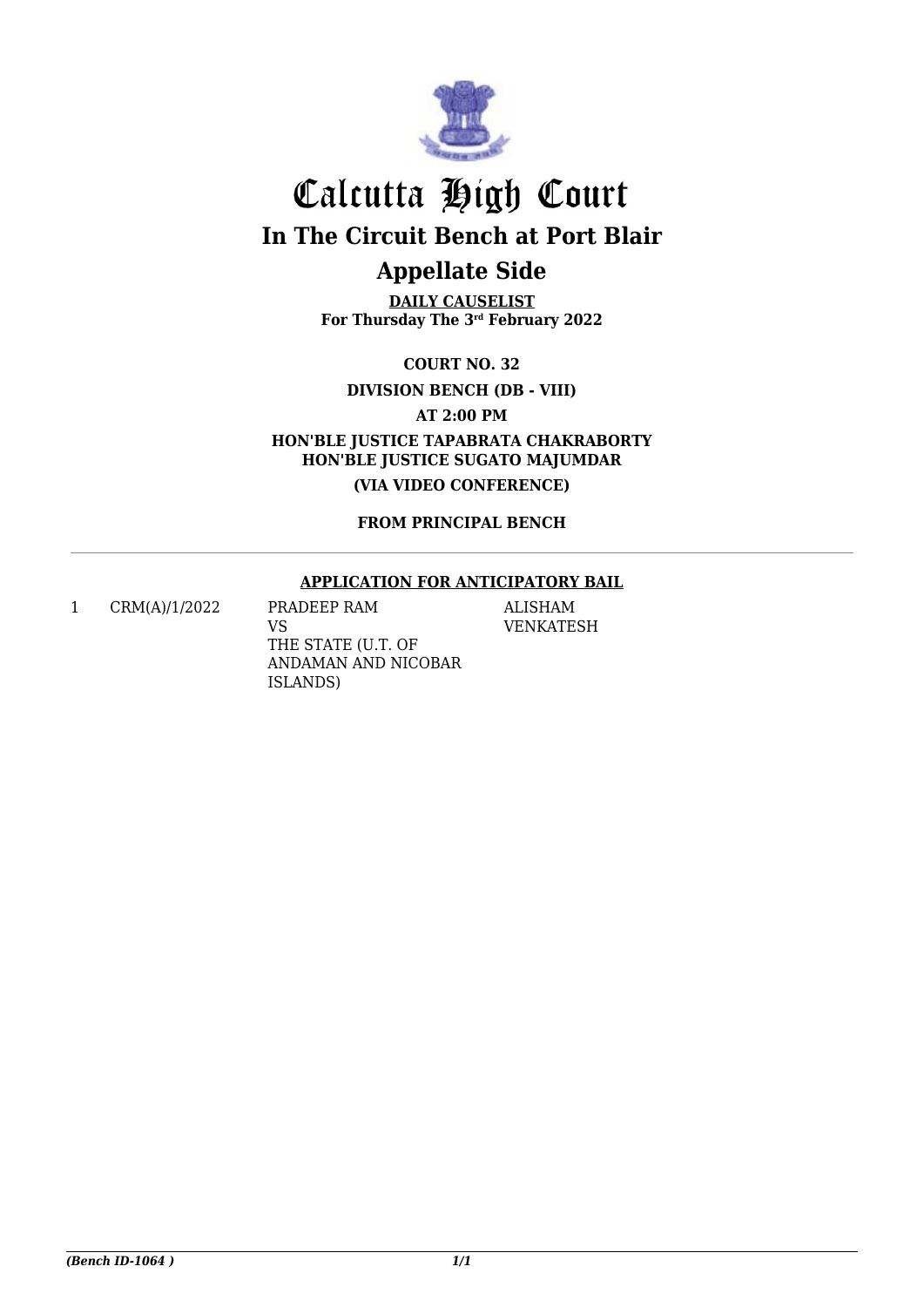

# Calcutta High Court **In The Circuit Bench at Port Blair Appellate Side**

**DAILY CAUSELIST For Thursday The 3rd February 2022**

**COURT NO. 5**

**SINGLE BENCH (SB - IV)**

**AT 10:30 AM**

**HON'BLE JUSTICE MOUSHUMI BHATTACHARYA (VIA VIDEO CONFERENCE)**

**FROM PRINCIPAL BENCH**

**N.B. : PORT BLAIR, A & N CIRCUIT BENCH MATTER WILL BE TAKEN UP AFTER COMPETION OF APPELLATE SIDE MATTER**

## **NEW MOTION**

1 WPA/6/2022 SAURABH SINGH

VS THE NATIONAL MEDICAL COMMISSION

G.BINNU KUMAR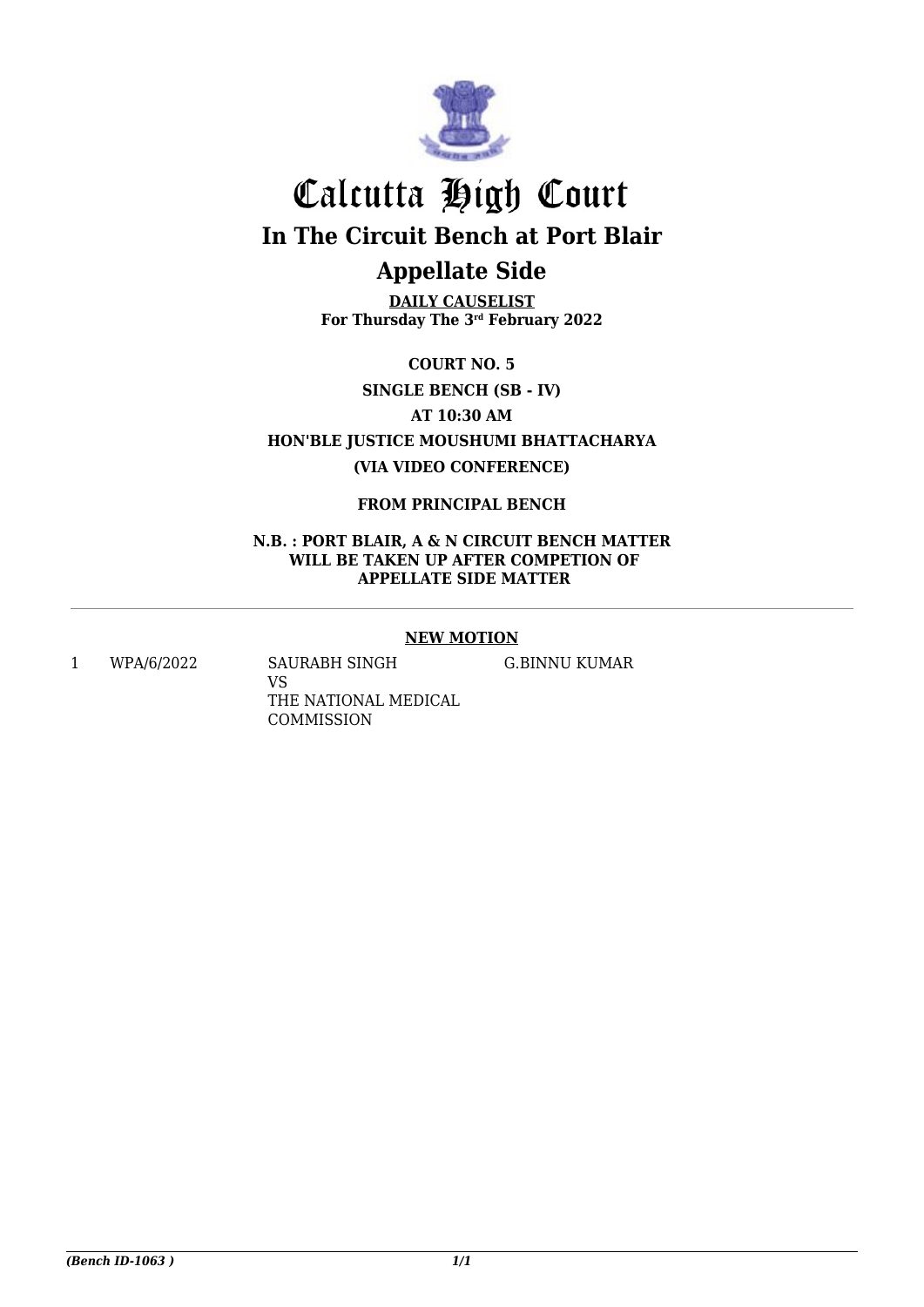

# Calcutta High Court

**In The Circuit Bench at Port Blair**

## **Appellate Side**

**DAILY CAUSELIST For Thursday The 3rd February 2022**

**COURT NO. 19 SINGLE BENCH (SB - VII) AT 10:30 AM HON'BLE JUSTICE SHAMPA SARKAR (VIA VIDEO CONFERENCE)**

## **FROM PRINCIPAL BENCH**

## **MOTION**

|   | WPA/5/2022  | C.H.BABU RAO<br>VS<br>THE PORT BLAIR MUNICIPAL<br>COUNCIL                          | PROHIT MOHAN LALL            |
|---|-------------|------------------------------------------------------------------------------------|------------------------------|
| 2 | WPA/11/2022 | NANI GOPAL DAS<br>VS<br>THE LIEUTENANT<br>GOVERNOR AND OTHERS                      | GOPALA BINNU<br><b>KUMAR</b> |
| 3 | WPA/13/2022 | SUSHEEL DIXIT<br>VS<br>THE DIRECTOR (RURAL<br>DEVELOPMENT/PANCHAYAT)<br>AND OTHERS | GOPALA BINNU<br><b>KUMAR</b> |